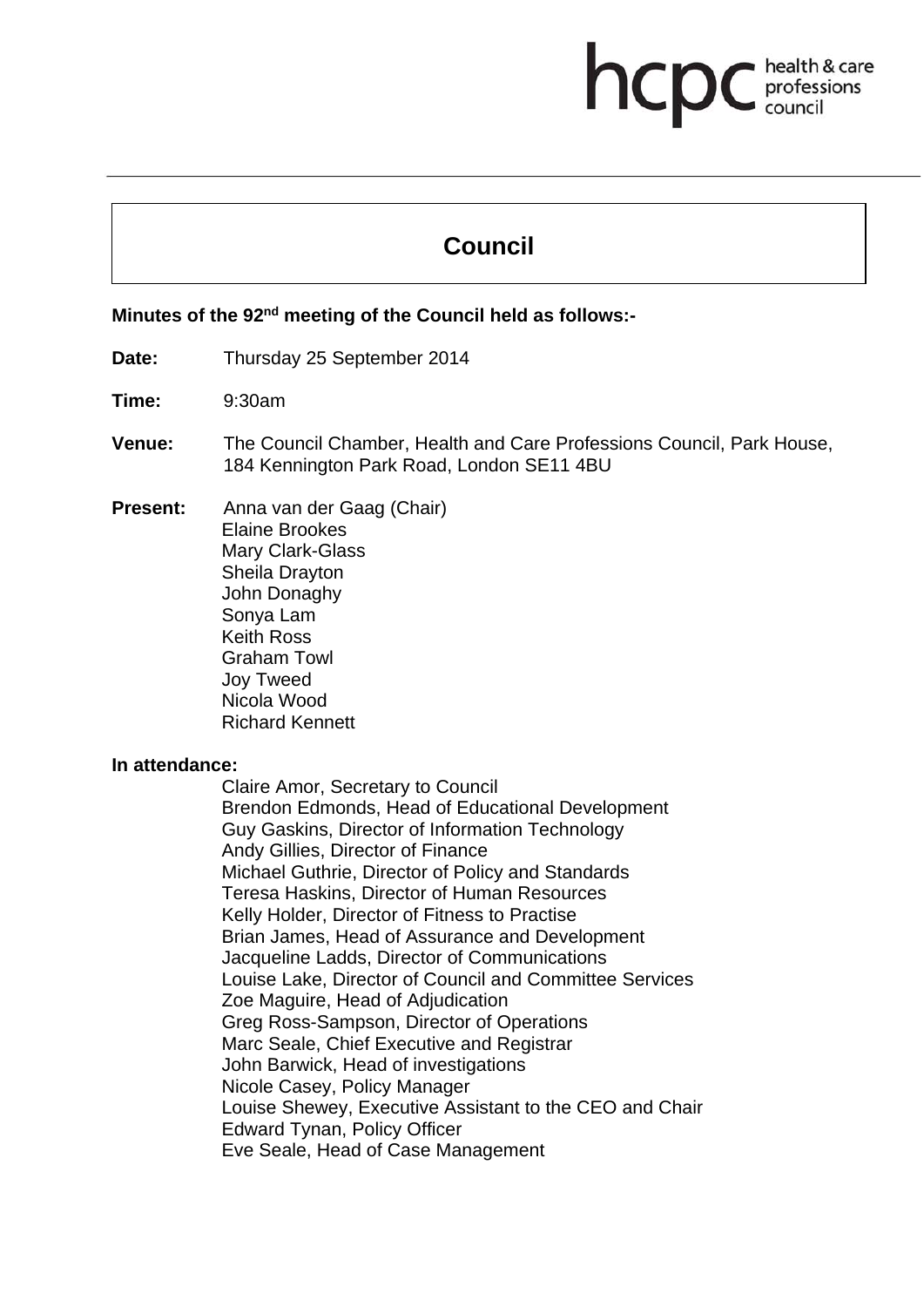# **Item 1.14/175 Chair's welcome and introduction**

1.1 The Chair welcomed members to the second day of the  $92<sup>nd</sup>$  meeting of the Council

# **Item 2.14/176 Apologies for absence**

2.1 Apologies for absence were received from Robert Templeton.

#### **Item 3.14/178 Approval of agenda**

3.1 The Council approved the agenda.

# **Item 4.14/179 Declaration of Members' Interests**

- 4.1 Keith Ross declared an interest since his wife is a Council member of the PSA.
- 4.2 Sonya Lam declared an interest in agenda item 13, Consultation on draft standards for podiatric surgery, due to her role of Director of Allied Health Professions at NHS Education for Scotland.

Strategy and Policy

# **Item 5.14/180 PSA Performance Review Report 2013-14 (report ref:- HCPC130/14)**

- 5.1 The Council received a paper for discussion from the Executive.
- 5.2 The Council noted that in June 2014, the PSA published its annual performance review of the regulatory bodies for 2013-14. This included its performance assessment of the HCPC.
- 5.3 During discussion the following points were made:
	- the HCPC received a largely positive performance report this year with the PSA stating that the HCPC had 'maintained its performance as an effective regulator across most of its regulatory functions and continued to meet all of the Standards of Good Regulation';
	- the PSA commended the HCPC's performance in relation to the involvement of service users and carers in its work, as well as its success in managing the transition to statutory regulation of social workers in England;
	- however, the PSA concluded that the HCPC's performance had declined against the fourth and sixth standards for fitness to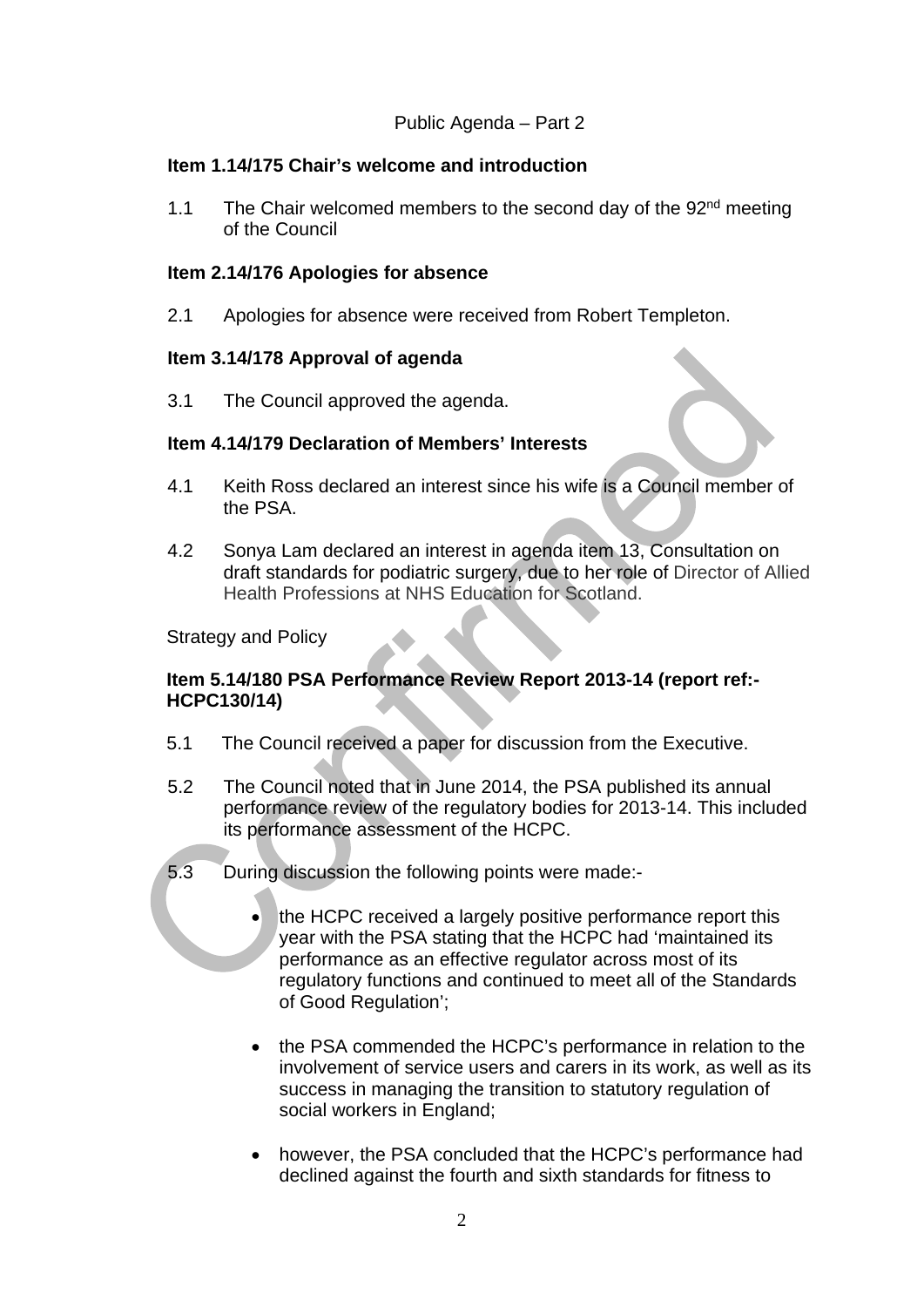practice and that it had performed inconsistently against the tenth standard for fitness to practise; and

- the report concluded that the PSA found no evidence to suggest that the HCPC's approach to regulation of social work education was inappropriate as suggested by the two independent reviews of social work education by Martin Narey and David Croisdale-Appleby.
- 5.4 The Council discussed the accessibility of the HCPC's standards. It was noted that the Standards of Conduct, performance and Ethics Professional Liaison Group had made recommendations relating to multiple formats and accessibility. A communications strategy will accompany the publication of the new standards. A discreet standard on reporting concerns is also being considered.
- 5.5 The Council discussed the information provided on timeliness of the fitness to practise process. The Council praised this work and agreed it was very helpful in explaining the many factors involved in a case.
- 5.6 The Council suggested that enhanced signposting at case reception of factors such as timeliness and the standards of acceptance could help to reduce complaints about the process. It was noted that a piece of work is underway to review the standards of acceptance with a view to developing a complainant focused version.
- 5.7 The Council discussed the HCPC's mediation pilot. It was noted that work had been undertaken to review systems where mediation has proved successful and that mediation was gathering momentum in the regulatory environment. It was also noted that the Irvine review points to useful evidence on the use mediation.
- 5.8 The Council noted the report.

# **Item 6.14/181 HCPC response to Health Select Committee report (report ref:- HCPC131/14)**

- 6.1 The Council received a paper for discussion from the Executive.
- 6.2 The Council noted that, at its meeting on 2 July 2014, it discussed the Health Select Committee's report of the HCPC's accountability hearing which took place in January 2014. The HCPC is now required to respond to the recommendations made in the report.
- 6.3 During discussion the following points were made:-
	- the Department of Health is likely to respond to the recommendations about the extension of statutory regulation;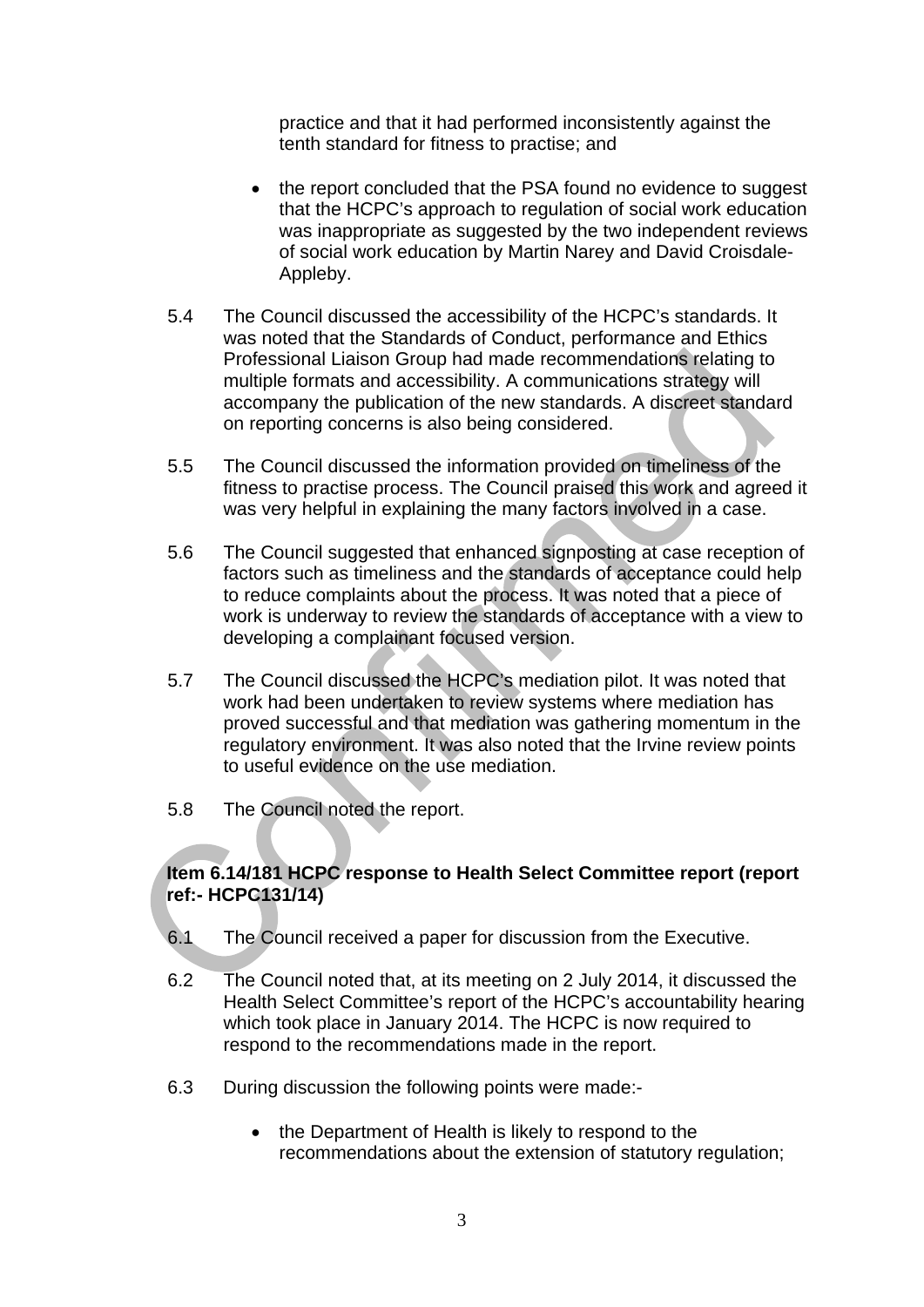- the HCPC has been notified that another hearing will take place at a date to be confirmed in late 2014 or early 2015. The HCPC will also be asked to submit evidence for this meeting, and this will be an opportunity to raise any other issues not addressed in the report;
- professional bodies will also likely submit their own evidence, including aspirant groups working towards statutory regulation;
- the HCPC has listed nine groups in response to the Committee's recommendation relating to the regulation of new groups; and
- the HCPC has not agreed with the recommendation for a 12 month start to finish timeline for fitness to practise cases.
- 6.4 The Council discussed the regulation of new groups. It was noted that those groups listed in the HCPC's response approached the HCPC independently rather than being risk assessed by the HCPC, and were previously recommended by the Council for regulation. The Council agreed that this should be made clearer in the response.
- 6.5 The Council noted that it had discussed the response.

# **Item 7.14/182 Fitness to Practise Annual Report 2013-14 (report ref:- HCPC132/14)**

- 7.1 The Council received a paper for discussion/approval from the Executive.
- 7.2 During discussion the following points were made:
	- the report is designed to include a range of data that has been included in previous Annual Reports and follows a similar format to those published previously;
	- this year's report included some specific analysis of the cases that were transferred from the General Social Care Council on 01 August 2012;
	- a separate key information document will be published alongside the fitness to practise annual report; and
	- the report is intended to be statistical in nature and enable year on year comparisons of data.
- 7.3 The Council discussed the content of the report. It was agreed that the foreword could be more concise and that the use of complaint and concern needed more definition. The Executive agreed to review this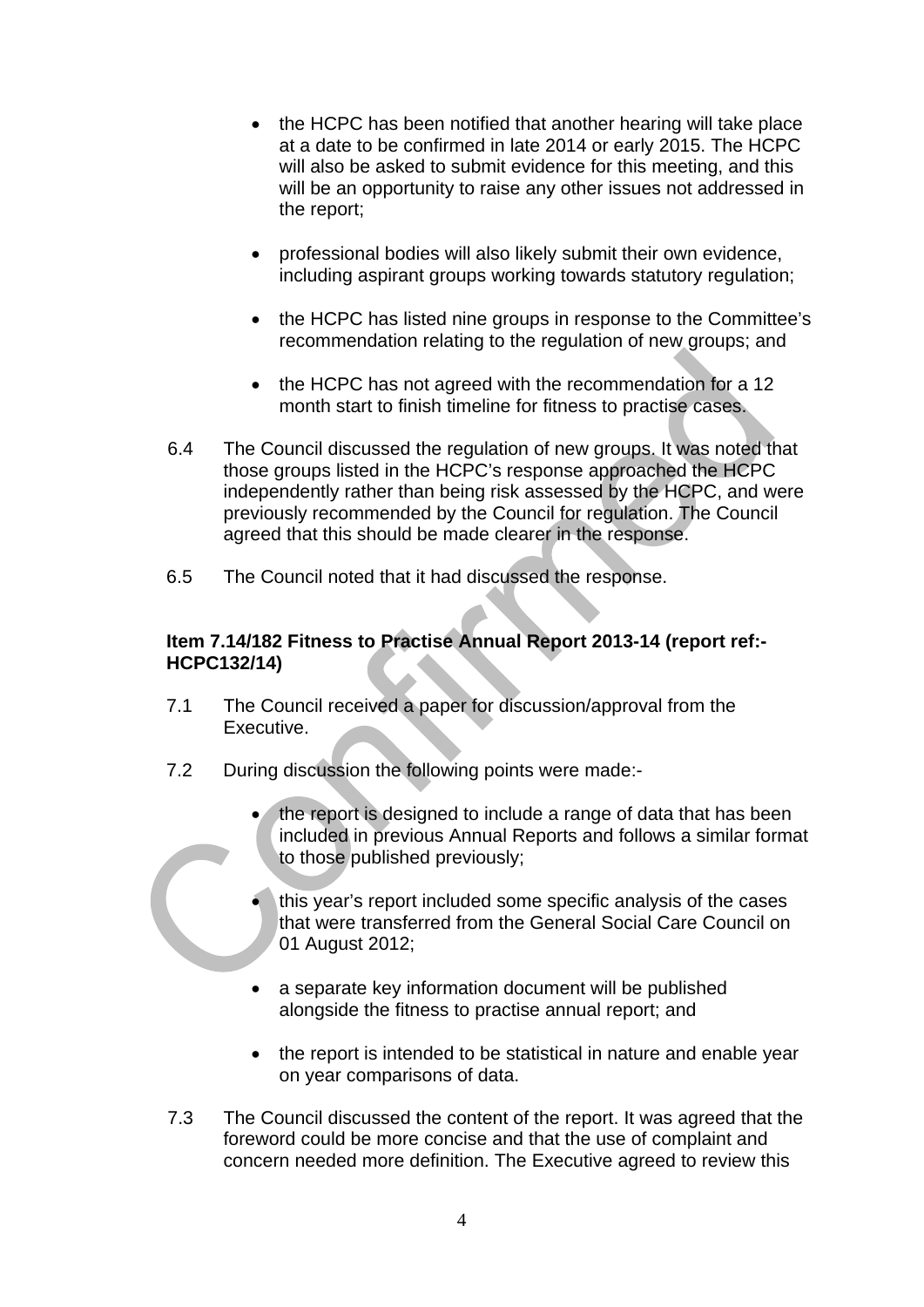and pursue stakeholder feedback on the readability of the report following this year's publication.

- 7.4 The Council discussed the statistics contained within the report. It was agreed that it was essential for year on year comparisons to be made and therefore the format of the data should remain consistent. It was noted that the use of the data may be explored in a future project.
- 7.5 The Council approved the 2013-2014 Fitness to Practise annual report, subject to the amendments agreed during the course of discussion.

# **Item 8.14/183 Enhancing Independence in Fitness to Practise Adjudication (report ref:- HCPC133/14)**

- 8.1 The Council received a paper for discussion/approval from the Executive.
- 8.2 During discussion, the following points were made:
	- one of the Law Commission's recommendations was that the PSA should oversee the regulators' progress towards introducing greater separation between investigation and adjudication;
	- there is already a degree of separation between the HCPC's investigation and adjudication functions. However, this separation may not be immediately apparent to stakeholders;
	- the Executive has undertaken a review of HCPC's current model of adjudication and has set out four options for developing independence;
	- option 3 sets out a proposal for the establishment of the Health and Care Professions Tribunal Service (HCPTS) similar to the existing Medical Practitioners Tribunal Service. This is the option which the Executive feels is mostly likely to secure the degree of separation and independence identified by the Law Commissions; and
	- further work will need to be undertaken on the financial implications based upon the option which is pursued.
- 8.3 The Council endorsed the need to show separation and agreed that option three should be pursued. The Council discussed the resource requirements of establishing the HCPTS. It was noted that this would form a major project and would be assessed and prioritised in the projects process.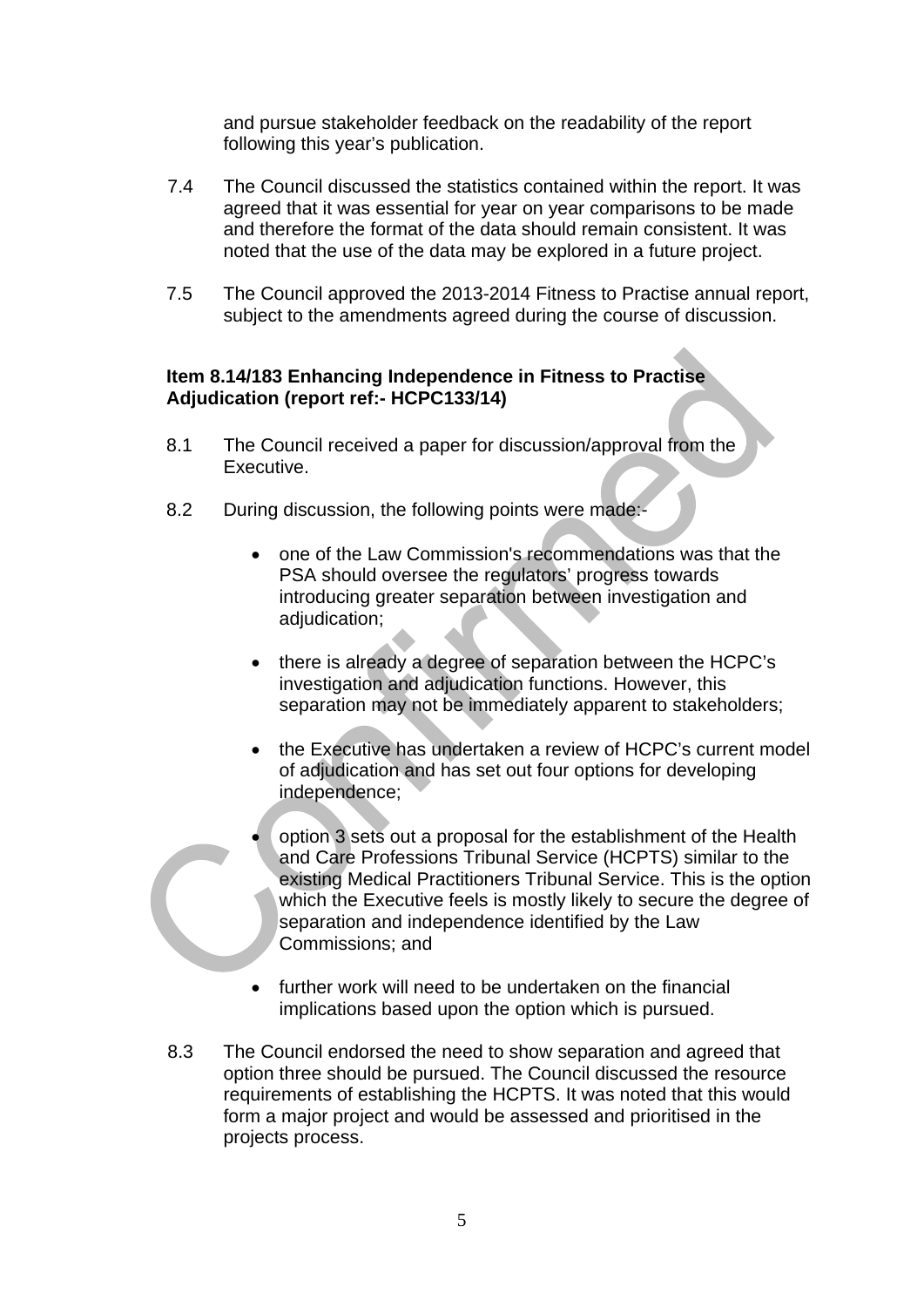- 8.4 The Council emphasised that clear governance structures and responsibilities would need to be developed for the HCPTS to effectively function. It noted that fully worked up plans and costings would be presented to the Council at a future date.
- 8.5 The Council noted the paper and agreed to receive more information regarding option three at a future date.

# **Item 9.14/184 Patients Association Review (report ref:- HCPC134/14)**

- 9.1 The Council received a paper for discussion/approval from the Executive.
- 9.2 The Council noted that the HCPC engaged the Patients Association to facilitate a peer review of the HCPC fitness to practice process. This was undertaken in May 2014.
- 9.3 During discussion the following points were made:
	- the cases selected for review were those where the complainant was a service user and an interested party had made a complaint about the process;
	- the HCPC worked in conjunction with the Patients Association to adapt their usual scorecard to reflect the HCPC's processes, policies and legislation;
	- the HCPC has retained this scorecard and this will be used in future internal reviews and audits;
	- all resulting recommendations have been accepted by the Executive and a follow up report will be produced in 12 months' time; and
	- the Patients Association's input will be sought during the Departments tone of voice review of its correspondence.
- 9.4 The Council welcomed the Executive's approach in selecting challenging cases for peer review. It was agreed that this gave the review credibility and ensured it was not tokenistic.
- 9.5 The Council suggested that a future review could approach complaints from the registrant's point of view. It was noted that the peer review session had provided valuable training for HCPC staff.
- 9.6 The Council noted the report and agreed that it would write to the Patients Association to express its thanks and appreciation of the valuable exercise.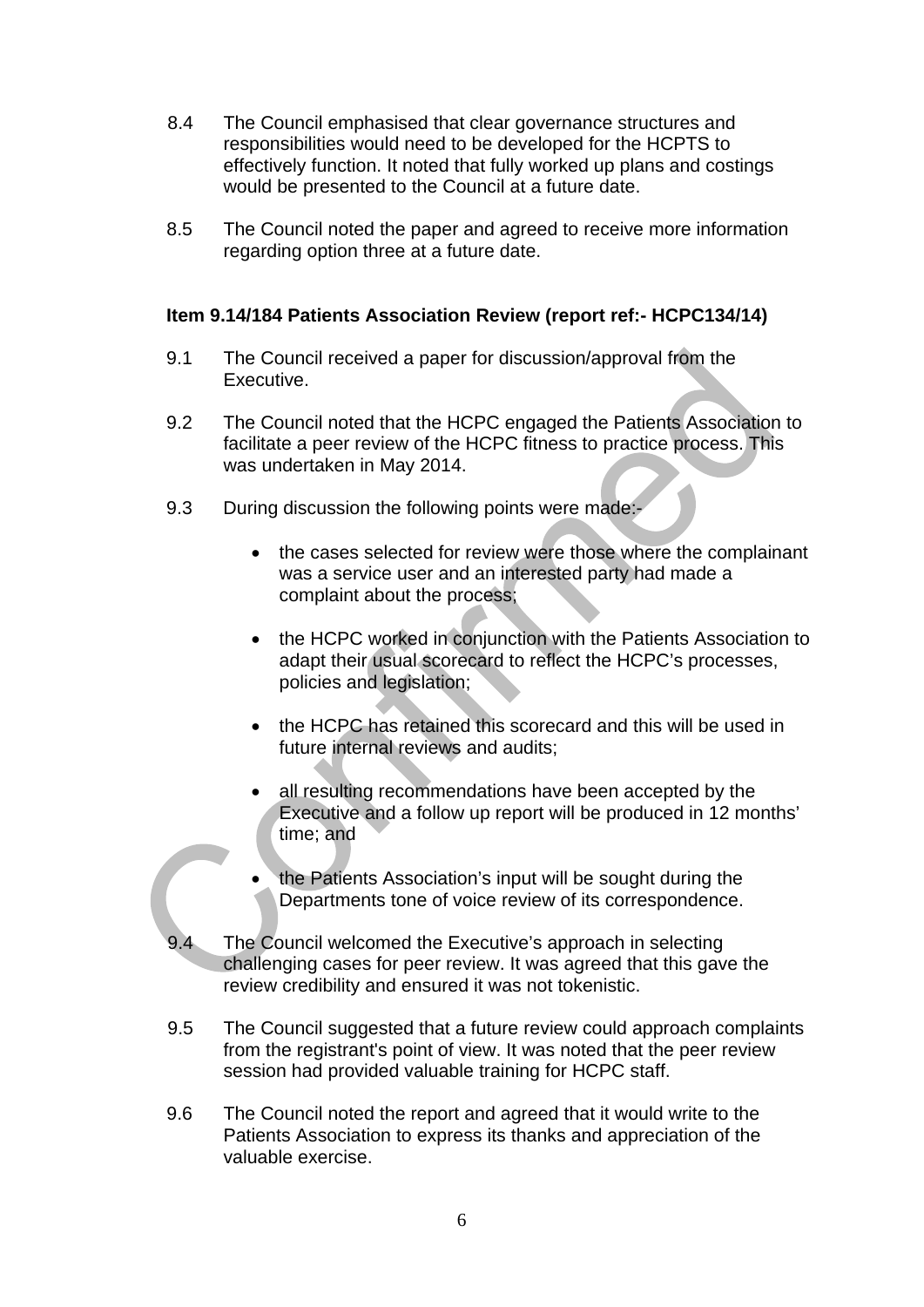# **Item 10.14/185 5 Year Plan (report ref:- HCPC135/14)**

- 10.1 The Council received a paper for discussion/approval from the Executive.
- 10.2 The Council noted that the five year plan is a financial forecast which helps to ensure that the HCPC's finances are sustainable. The plan is updated annually and presented to Council
- 10.3 During discussion the following points were made:-
	- it was agreed at the September 2013 Finance and Resources Committee that the Executive would adopt FAST standards for the plan;
	- the Executive engaged consultants to rebuild the plan and the income model to the FAST standard;
	- the plan assumes that 186 Kennington Park Road remains in its current un-refurbished state as no decision has yet been reached by Council. When the options analysis for 186 Kennington Park Road is presented to Council, the five year plan will be updated to reflect the effects of the different options;
	- the sensitivity analysis shows that the variable with the largest impact on the budget is the rate of growth in registrant numbers; and
	- key ratios have been included in the plan. The Council agreed that these were useful and should continue.
- 10.4 The Council noted that the baseline assumption included within the plan for partners' and Council members' fees is an increase of £10 per day, or £3 per day on the Visitor and Registration Assessor fees, with effect from 1 April 2015. This assumption was informed by a recent independent benchmarking exercise. The actual changes in fees are subject to approval by the Council at a later date.
- 10.5 The Council agreed that the income summary table axis should read income rather than income by profession. It was noted that the figures for practitioner psychologists and prosthetists and orthotists under 2014-15 column required switching
- 10.6 The Council approved the plan in principle subject to consideration of further papers in due course.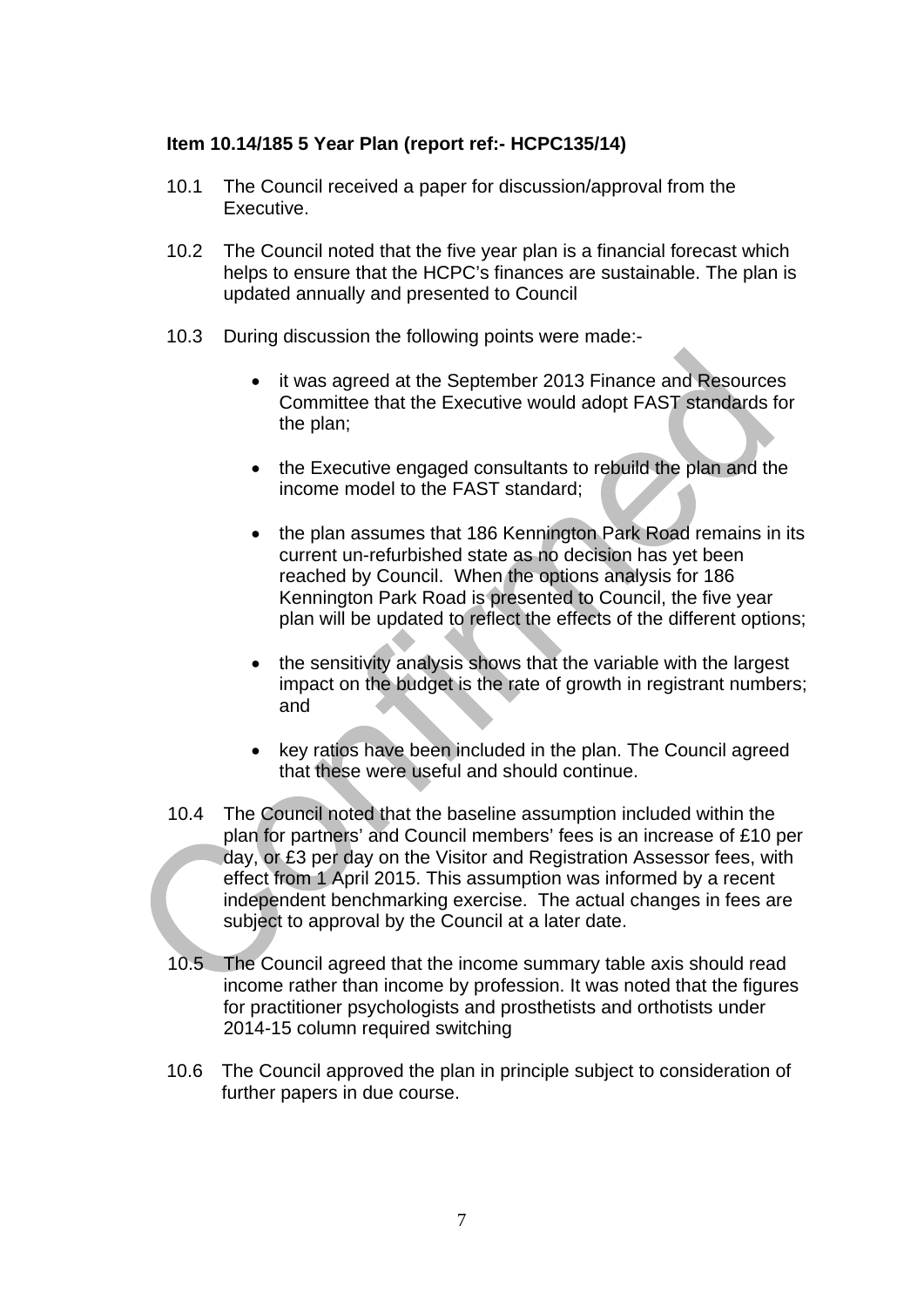# **Item 11.14/186 Expense Policy Review (report ref:- HCPC136/14)**

- 11.1 The Council received a paper for discussion/approval from the Executive.
- 11.2 The Council noted that the main change to the policies was the removal of the reimbursement of alcohol costs with meals. In addition, references to Co-op Travel and to paying for one's own rail or air travel and accommodation and being reimbursed have been removed.
- 11.3 The Council approved the expense policies.

# **Item 12.14/187 Consultation on revised guidance for disabled people wanting to become health and care professionals (report ref:- HCPC137/14)**

- 12.1 The Council received a paper for discussion/approval from the Executive.
- 12.2 The Council noted that the guidance was first published in 2006 and is now out of date and requires revision. This revision has been informed by Coventry University's commissioned research in this area.
- 12.3 The Council noted that, at its meeting on 11 September 2014, the Education and Training Committee agreed and recommended to the Council the consultation document and draft revised guidance for consultation.
- 12.4 The Council agreed the draft consultation document and draft revised guidance for public consultation.

# **Item 13.14/188 Consultation on draft standards for podiatric surgery (report ref:- HCPC138/14)**

- 13.1 The Council received a paper for discussion/approval from the Executive.
- 13.2 The Council noted that, in June 2014, the Education and Training Committee agreed to proceed with public consultation on a set of proposed standards for podiatric surgery. It is proposed that the consultation will run from 1 October 2014 to 16 January 2015.
- 13.3 The Council agreed the draft standards for podiatric surgery and the text of the consultation paper.

# **Item 14.14/189 Consultation on Rules for professional indemnity (report ref:- HCPC139/14)**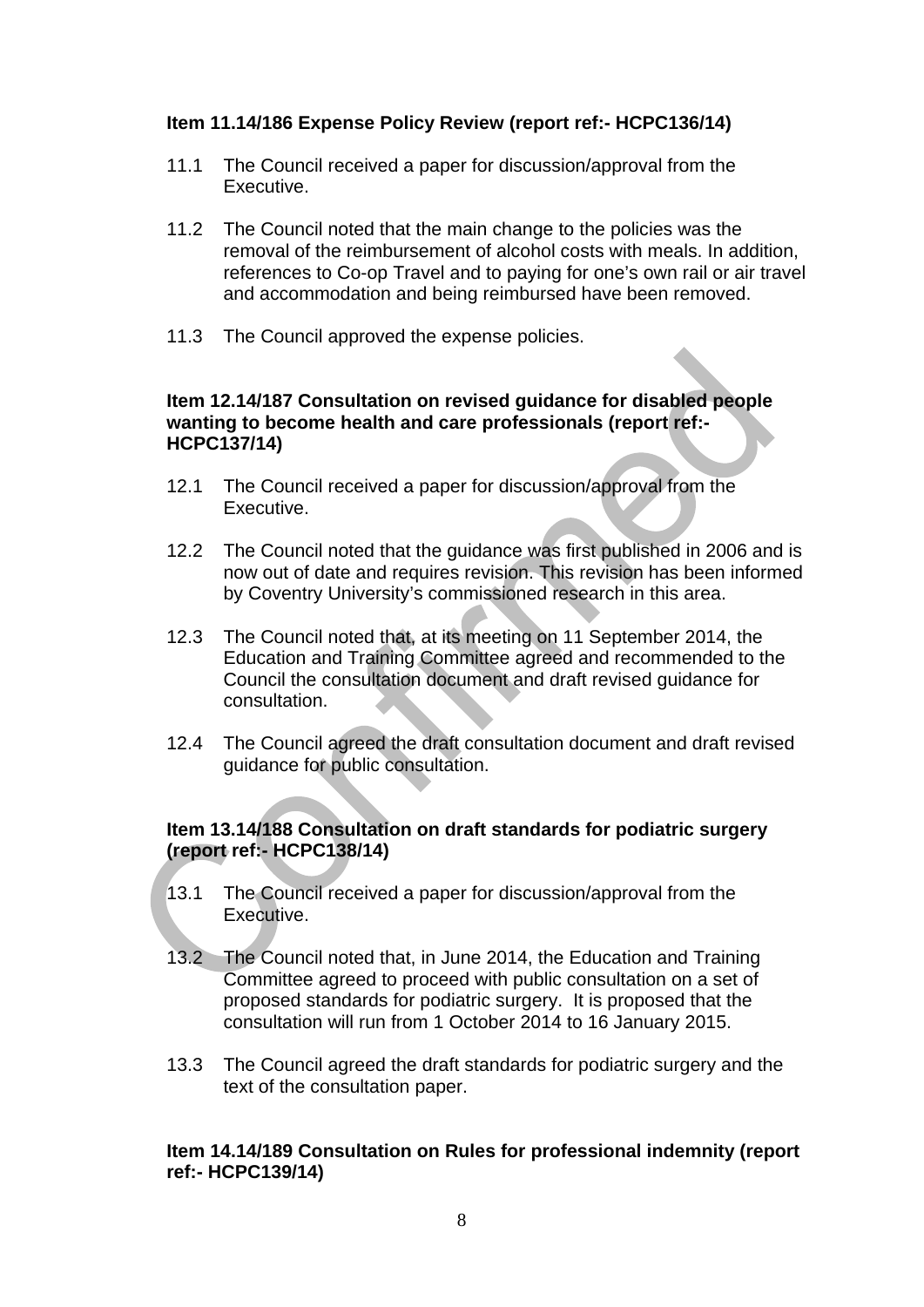- 14.1 The Council received a paper for discussion/approval from the Executive.
- 14.2 The Council noted that in order to implement the requirement for professional indemnity insurance fully, the Health and Care Professions Council (Registration and Fees) Rules 2003 require amendment, a process which is subject to public consultation.
- 14.3 The Council noted that the draft Rules amendment Order were considered and recommended to Council by the Education and Training Committee at its meeting in September 2014.
- 14.4 The Council agreed the text of the draft consultation document and Rules.

# **Item 15.14/190 Results of profession-specific standards of proficiency consultation for biomedical scientists (report ref:- HCPC140/14)**

- 15.1 The Council received a paper for discussion/approval from the Executive.
- 15.2 The Council noted that, following a review of the standards by the professional body for biomedical scientists, the HCPC publicly consulted on the draft standards of proficiency for biomedical scientists between 31 March and 20 June 2014.
- 15.3 The Council noted that the Education and Training Committee considered the consultation response analysis and revised draft standards at its meeting in September 2014.
- 15.4 The Council approved the revised standards of proficiency for biomedical scientists and the text of the consultation analysis document (subject to minor editing amendments and formal legal scrutiny).

# **Item 16.14/191 Results of profession-specific standards of proficiency consultation for clinical scientists (report ref:- HCPC141/14)**

- 16.1 The Council received a paper for discussion/approval from the Executive.
- 16.2 The Council noted that, following a review of the standards by the professional body for clinical scientists, the HCPC publicly consulted on the draft standards of proficiency for clinical scientists between 31 March and 20 June 2014.
- 16.3 The Council noted that the Education and Training Committee considered the consultation response analysis and revised draft standards at its meeting in September 2014.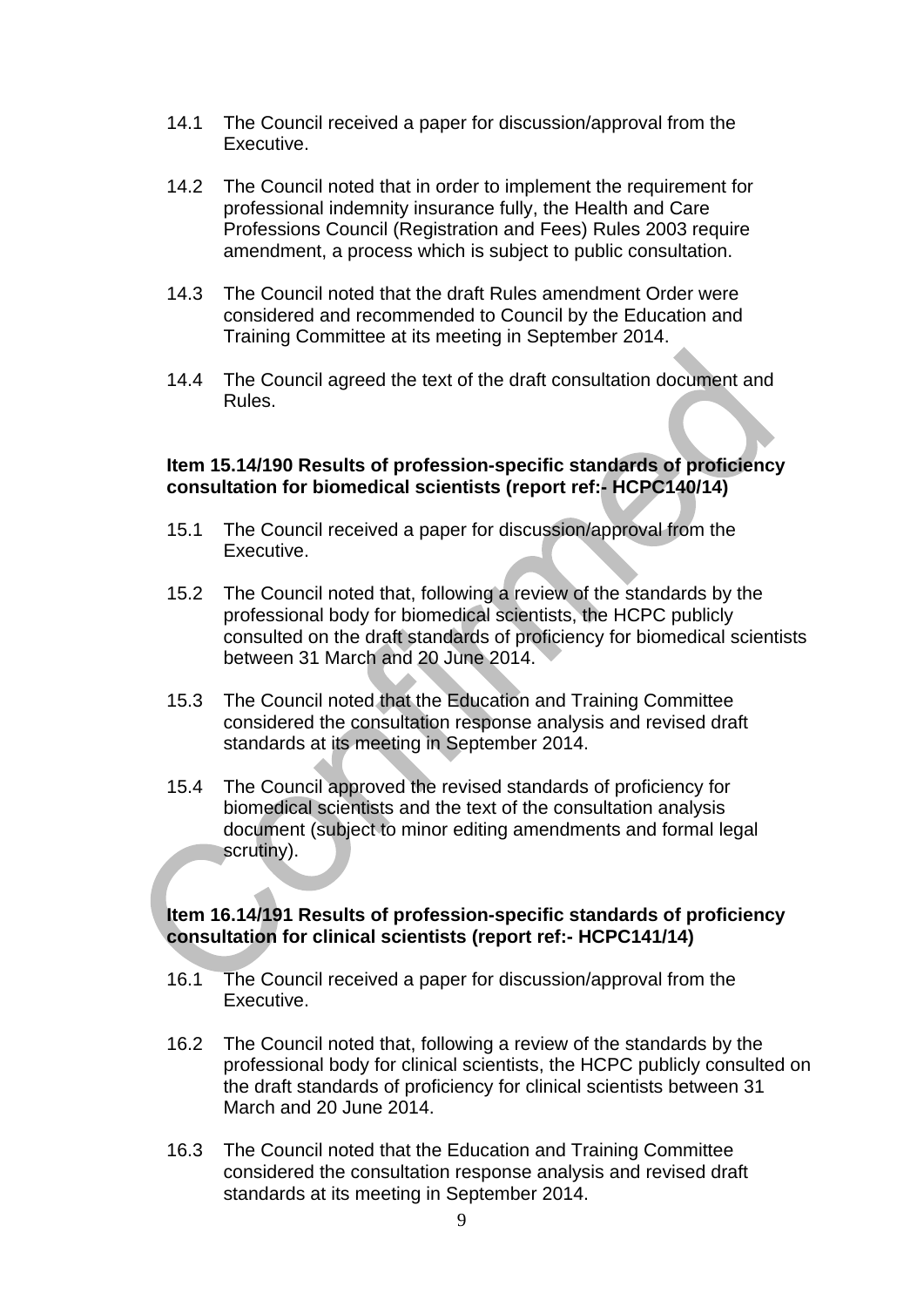16.4 The Council approved the revised standards of proficiency for clinical scientists and the text of the consultation analysis document (subject to minor editing amendments and formal legal scrutiny).

# Corporate Governance

# **Item 17.14/192 Competencies for the appointment of the Chair of Council (report ref:- HCPC142/14)**

- 17.1 The Council received a paper for discussion/approval from the Executive.
- 17.2 The Council noted that the term of office of the Chair of Council will come to an end on 30 June 2015. In preparation for the recruitment exercise for the role, the Executive has reviewed the existing competencies for the role of Chair and has proposed amendments.
- 17.3 The proposed amendments have been informed by a review of competencies for similar roles, including those used in two recent exercises to recruit chairs to the other professional regulatory bodies.
- 17.4 The Council agreed the revised competencies for the Chair of Council.

# **Item 18.14/193 Appointment of an independent member to the Audit Committee (report ref:- HCPC143/14)**

- 18.1 The Council received a paper for discussion/approval from the Executive.
- 18.2 The Council noted that, at its meeting on 27 March 2014, it agreed the process for appointing an independent member to the Audit Committee. Following a recent appointment exercise, the appointment panel decided, subject to ratification by the Council, to appoint Julie Parker to the Audit Committee.
- 18.3 The Council appointed Julie Parker to the Audit Committee for a term of four years commencing from 25 September 2014.

#### **Item 19.14/194 Council members performance and development review 2013-14 (report ref:- HCPC144/14)**

- 19.1 The Council received a paper for discussion from the Executive.
- 19.2 The Council noted that members who joined the Council in January 2014 did not complete the full review process as it was considered too early in their tenure to make a formal evaluation. Instead, all held one to one meetings with the Chair in July and will have an opportunity to